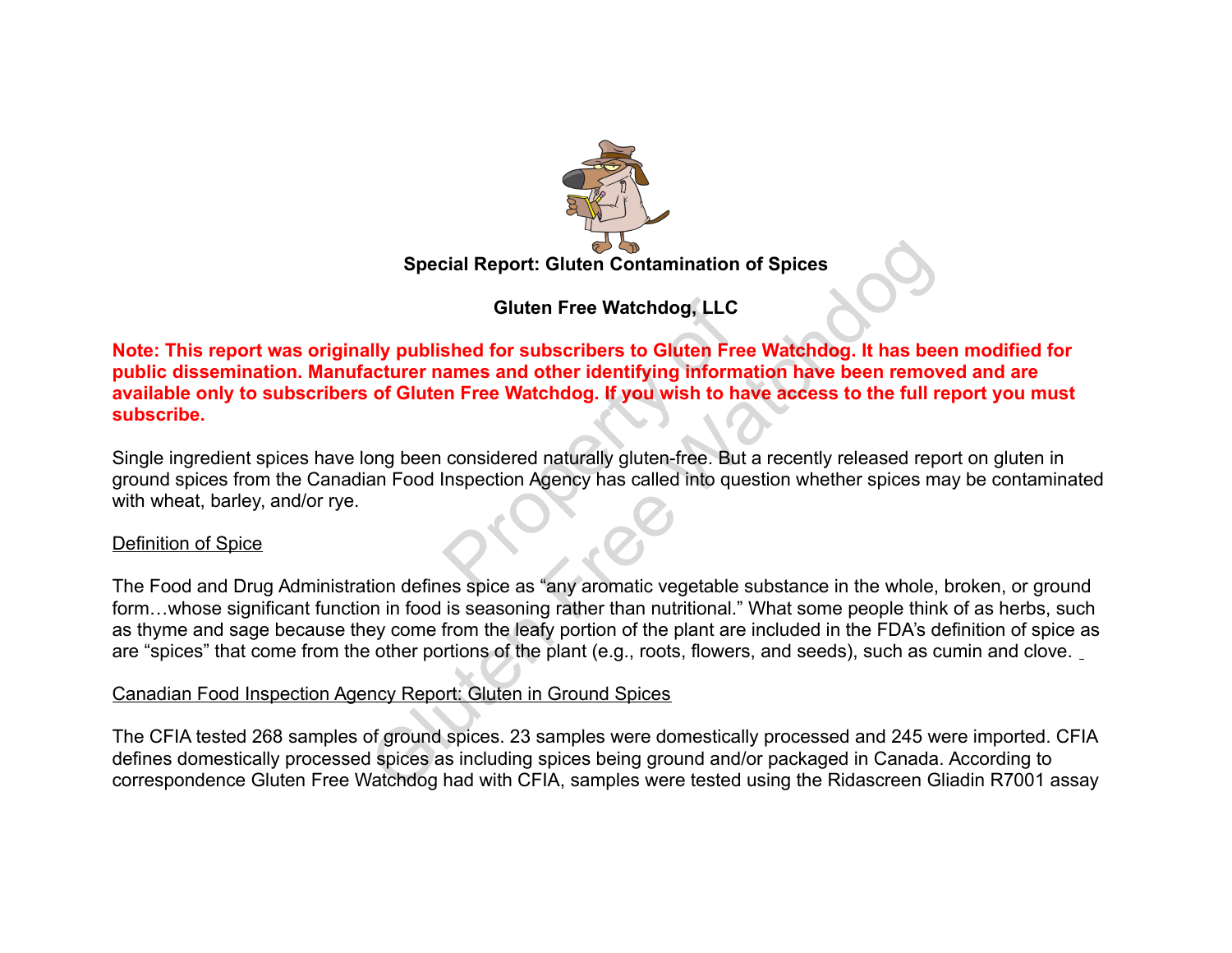and extracted with the cocktail solution R7006 and the addition of milk powder (there will be more information about the use of milk powder later on in this report).

Spices tested by CFIA were allspice, anise, black pepper, cardamon, cayenne, cinnamon, clove, coriander, cumin, fenugreek, ginger, mace, marjoram, mustard, nutmeg, oregano, paprika, sage, thyme, turmeric, and white pepper. 63 (24%) of the 268 samples tested contained quantifiable levels of gluten ranging from 5 parts per million (ppm) to 20,000 ppm. The Ridascreen Gliadin assay has a lower limit of quantification of 5 ppm of gluten. Of the 63 positive samples, 5 were domestically processed and 58 were imported. This means that 22% of the domestic spices tested and 24% of the imported spices tested contained quantifiable gluten.

Of the 5 domestically processed spices containing quantifiable gluten, 3 contained greater than or equal to 20 ppm and would not be considered gluten-free by US standards. They were all coriander. The other two domestic spices containing quantifiable gluten below 20 ppm gluten were coriander and clove.

Of the 63 spices testing positive for gluten, 25 contained >/= to 20 ppm gluten. These spices were clove (4 samples; 24 to 590 ppm gluten), coriander (4 samples; 33 to 260 ppm gluten), cumin (7 samples; 31 to 49 ppm gluten), fenugreek (2 samples; 20 to 39 ppm gluten), mace (2 samples; 83 to 20,000 ppm gluten), sage (1 sample; 21 ppm gluten), thyme (4 samples; 20 to 26 ppm gluten), and white pepper (1 sample; 32 ppm gluten). The other spices testing positive for gluten contained quantifiable gluten below 20 ppm and would be considered gluten-free under US standards. I and 58 were imported. This means the<br>ined quantifiable gluten.<br>containing quantifiable gluten, 3 conta<br>JS standards. They were all coriande<br>were coriander and clove.<br>P. 25 contained >/= to 20 ppm gluten.<br>33 to 260 ppm gl man, musual, nuturity, oregano, pepinal, sage, *ingrinia, sage*, in the presented contained quantifiable levels of gluten ranging from 5 parts per miliadin assay has a lower limit of quantification of 5 ppm of gluten. Of t

Note: The imported spice (mace) containing 3,000 to 20,000 ppm gluten almost certainly was cut with wheat flour. If this was the case, the ingredients list should have included wheat flour.

For more information on this report, please see

http://www.inspection.gc.ca/food/chemical-residues-microbiology/chemical-residues/ground-spices/eng/1347987900293/1 347988112489.

#### Gluten Free Watchdog Testing of Spices

Gluten Free Watchdog tested brands of domestically processed spices that appear to be the most widely used by the gluten-free community based on inquiries made to subscribers of Gluten Free Watchdog.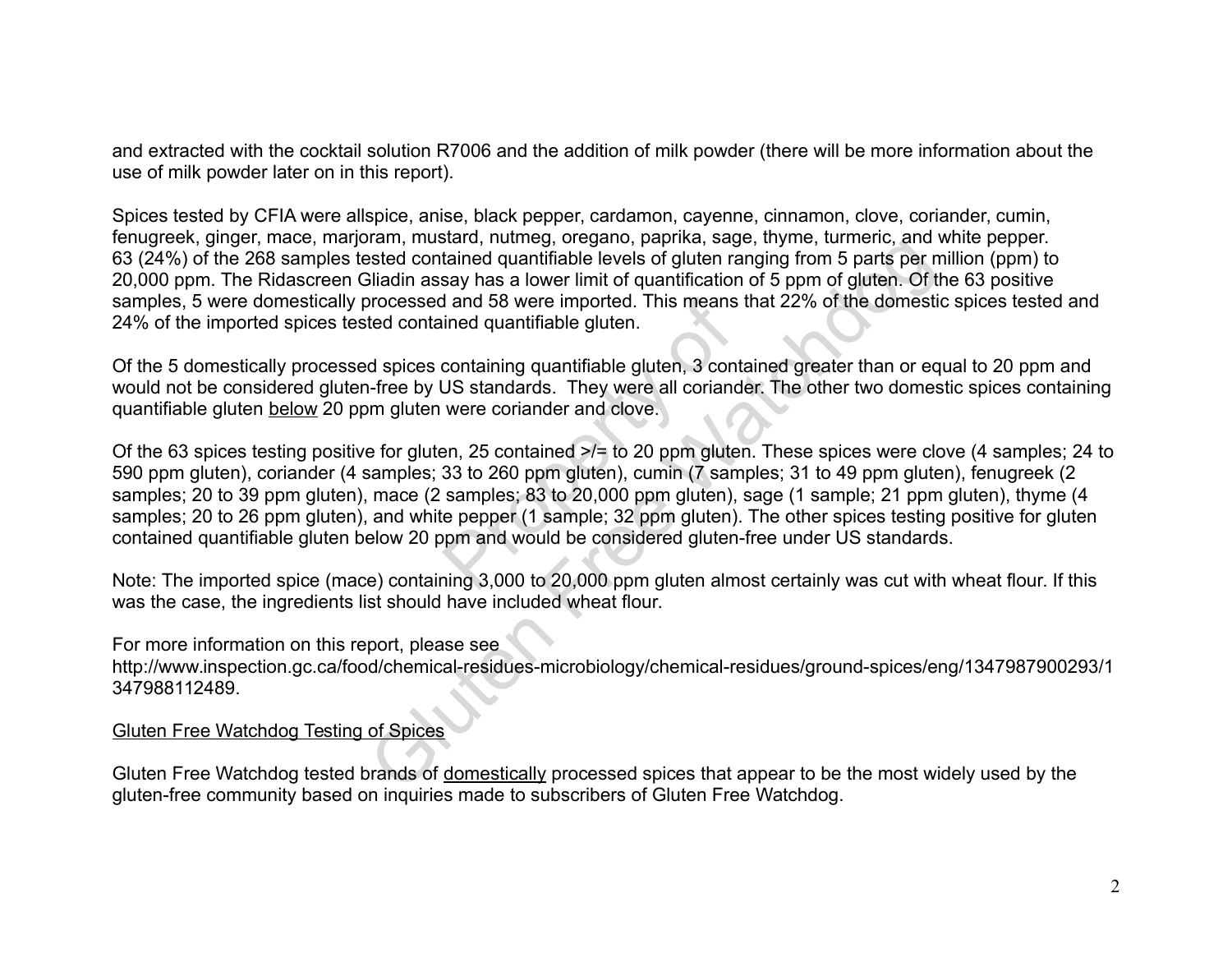Gluten Free Watchdog focused primarily on testing the spices that tested at or above 20 ppm in the Canadian survey. These spices (all ground) are clove, coriander, cumin, fenugreek, mace, sage, thyme, and white pepper. Gluten Free Watchdog also tested leaf basil (dried), garlic powder, curry powder, and Italian seasoning containing only leaf spices (dried). In addition we tested pepper packets collected from the lunches served at the International Celiac Disease Symposium. It was the expectation of Gluten Free Watchdog that all domestically processed spices would test gluten-free.



# **Gluten Free Watchdog Report: Gluten Analysis of Spices**

|                                                             |              | Oymposium. It was the expectation or Oluten i Tee Vratendog that all domestically processed spices would test gluten-liec.                                                                                                                                                                                                                                                                                                                                                       |                     |
|-------------------------------------------------------------|--------------|----------------------------------------------------------------------------------------------------------------------------------------------------------------------------------------------------------------------------------------------------------------------------------------------------------------------------------------------------------------------------------------------------------------------------------------------------------------------------------|---------------------|
|                                                             |              | Spices were purchased at retail establishments, including online merchants and sent unopened to the food testing facility<br>Bia Diagnostics in Burlington, Vermont. Spices were tested in duplicate (2 extractions) using the Ridascreen Gliadin<br>R7001 assay and various extraction solutions. The official results used the cocktail extraction R7006. Results comparing a<br>variety of extraction solutions are provided further on in this document beginning on page 9. |                     |
|                                                             |              | <b>Gluten Free Watchdog Report: Gluten Analysis of Spices</b>                                                                                                                                                                                                                                                                                                                                                                                                                    |                     |
|                                                             |              |                                                                                                                                                                                                                                                                                                                                                                                                                                                                                  |                     |
| Test dates: August 2013 to November 2013                    |              |                                                                                                                                                                                                                                                                                                                                                                                                                                                                                  |                     |
|                                                             |              | Assay used: R-Biopharm Sandwich R5 ELISA (R7001) with cocktail extraction (Art. No. R7006)<br>Lower Limit of Quantification for this assay: 5 parts per million (ppm) of gluten                                                                                                                                                                                                                                                                                                  |                     |
| Testing Facility: Bia Diagnostics, LLC, Burlington, Vermont |              |                                                                                                                                                                                                                                                                                                                                                                                                                                                                                  |                     |
|                                                             |              |                                                                                                                                                                                                                                                                                                                                                                                                                                                                                  |                     |
| Spice                                                       | <b>Brand</b> | Number of Extractions (ppm gluten)                                                                                                                                                                                                                                                                                                                                                                                                                                               | Labeled Gluten-Free |
| <b>Cloves Ground</b>                                        | Removed      | 2 extractions $(5, 5)$                                                                                                                                                                                                                                                                                                                                                                                                                                                           | <b>No</b>           |
| <b>Coriander Ground</b>                                     | Removed      | 2 extractions (10, 7)                                                                                                                                                                                                                                                                                                                                                                                                                                                            | <b>No</b>           |
| <b>Coriander Ground</b>                                     | Removed      | 2 extractions (19, 18)                                                                                                                                                                                                                                                                                                                                                                                                                                                           | Yes, Certified      |
| <b>Cumin Ground</b>                                         | Removed      | 2 extractions $(5, 5)$                                                                                                                                                                                                                                                                                                                                                                                                                                                           | No                  |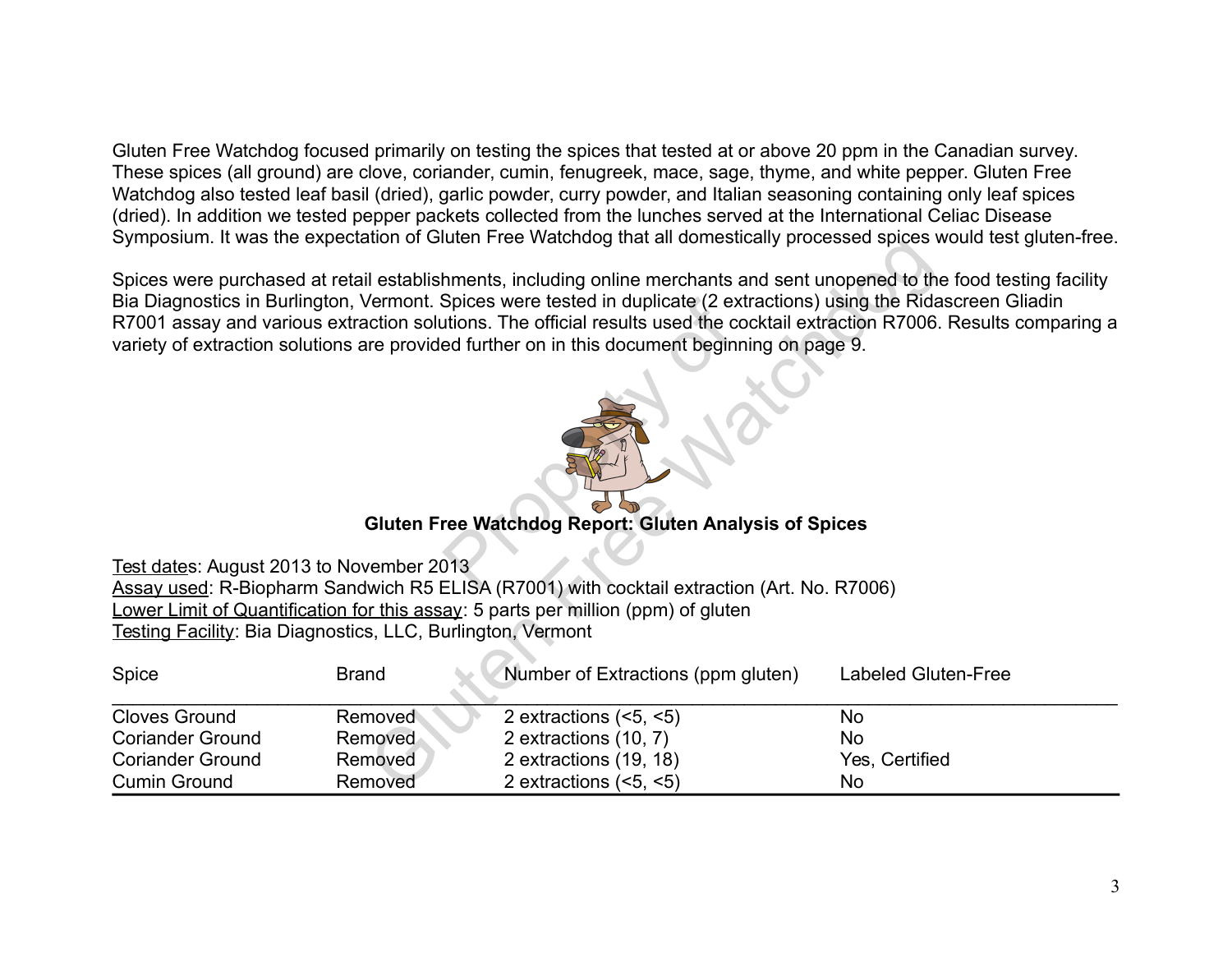| <b>Cumin Ground</b>                                                                                       | Removed | 2 extractions $(<5, <5)$                                                                           | No             |  |  |
|-----------------------------------------------------------------------------------------------------------|---------|----------------------------------------------------------------------------------------------------|----------------|--|--|
| <b>Curry Powder</b>                                                                                       | Removed | 2 extractions $(<5, <5)$                                                                           | No             |  |  |
| Fenugreek                                                                                                 | Removed | 2 extractions (9, 15)                                                                              | <b>No</b>      |  |  |
| Fenugreek                                                                                                 | Removed | 2 extractions (38, 37)*                                                                            | Yes, Certified |  |  |
| <b>Garlic Powder</b>                                                                                      | Removed | 2 extractions $(<5, <5)$                                                                           | No             |  |  |
| Italian Seasoning                                                                                         | Removed | 2 extractions $(<5, <5)$                                                                           | No             |  |  |
| Mace Ground                                                                                               | Removed | 2 extractions $(5, 5)$                                                                             | No             |  |  |
| Pepper**                                                                                                  | Removed | 1 extraction $(5)$                                                                                 | <b>No</b>      |  |  |
| Sage                                                                                                      | Removed | 2 extractions (8, 7)                                                                               | No.            |  |  |
| <b>Sweet Basil</b>                                                                                        | Removed | 2 extractions $(5, 5)$                                                                             | <b>No</b>      |  |  |
| <b>Thyme Ground</b>                                                                                       | Removed | 2 extractions (5, 14)                                                                              | No             |  |  |
| <b>White Pepper Ground</b>                                                                                | Removed | 2 extractions $(<5, <5)$                                                                           | No             |  |  |
|                                                                                                           |         | *Original sample tested was highly heterogeneous. Sample was homogenized further and retested.     |                |  |  |
|                                                                                                           |         |                                                                                                    |                |  |  |
|                                                                                                           |         |                                                                                                    |                |  |  |
|                                                                                                           |         | **Pepper packets were collected from the lunches served at ICDS2013. Unfortunately only enough was |                |  |  |
| one extraction.                                                                                           |         |                                                                                                    |                |  |  |
|                                                                                                           |         |                                                                                                    |                |  |  |
| © 2013 Gluten Free Watchdog, LLC. All Rights Reserved.                                                    |         |                                                                                                    |                |  |  |
|                                                                                                           |         |                                                                                                    |                |  |  |
|                                                                                                           |         | Test results may be used for personal use only. Results may not be reposted, reprinted, republi    |                |  |  |
|                                                                                                           |         | paraphrased without the express written permission of Gluten Free Watchdog, LLC                    |                |  |  |
|                                                                                                           |         |                                                                                                    |                |  |  |
| Test results provide a snapshot picture of the gluten content of these products at one point in time. The |         |                                                                                                    |                |  |  |
| knowing without testing many more samples whether the results of the samples tested are representat       |         |                                                                                                    |                |  |  |
| content of these products as a whole.                                                                     |         |                                                                                                    |                |  |  |
|                                                                                                           |         |                                                                                                    |                |  |  |
| <b>Discussion of Results</b>                                                                              |         |                                                                                                    |                |  |  |
|                                                                                                           |         |                                                                                                    |                |  |  |
| For the most part, spices assessed by Gluten Free Watchdog tested gluten-free (defined as less            |         |                                                                                                    |                |  |  |

\*\*Pepper packets were collected from the lunches served at ICDS2013. Unfortunately only enough was collected to test one extraction.

### **Test results may be used for personal use only. Results may not be reposted, reprinted, republished, or paraphrased without the express written permission of Gluten Free Watchdog, LLC**

Test results provide a snapshot picture of the gluten content of these products at one point in time. There is no way of knowing without testing many more samples whether the results of the samples tested are representative of the gluten content of these products as a whole.

#### Discussion of Results

**For the most part, spices assessed by Gluten Free Watchdog tested gluten-free (defined as less than 20 ppm)**. The results for one brand of fenugreek and coriander may be concerning to some of you because products from this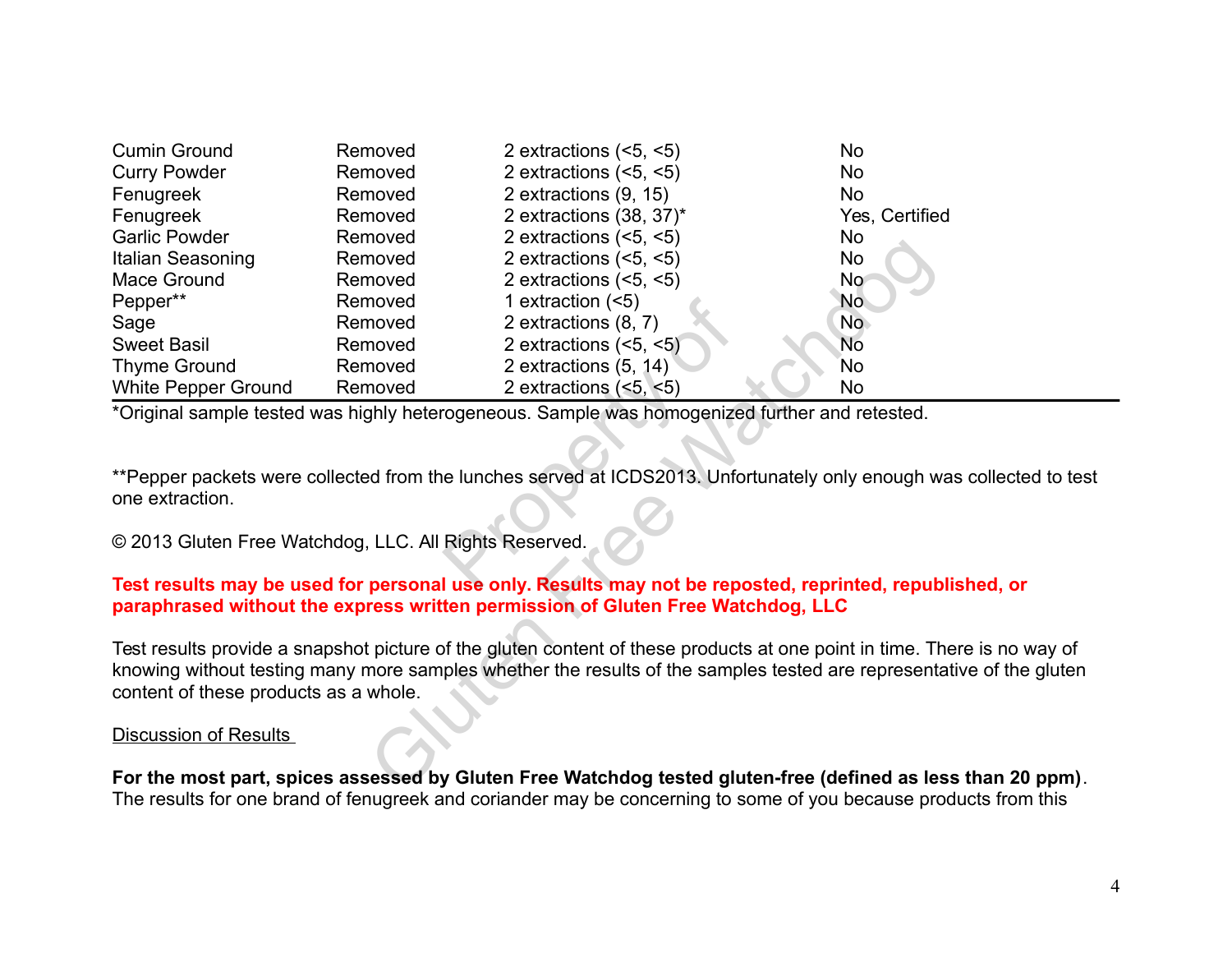company are certified gluten-free. **Nonetheless, it is important to keep in mind that a spice containing 20 ppm gluten is very different from a bread, pasta, or cereal containing 20 ppm gluten**. Each one ounce serving of a product containing 20 ppm gluten contains 0.57 milligrams of gluten. When you eat bread, etc you are likely eating at least one ounce of product at one sitting. When you use a spice you do not use anywhere close to that amount at one sitting. A typical bottle of spice purchased at a grocery store contains 0.5 to 2 ounces of product. Think about how long it takes you to use the entire bottle of spice. Also think about the amount of spice called for in a recipe and how many servings that recipe provides. The bottom line is that the amount of gluten you would ingest if you ate any of the spices tested by Gluten Free Watchdog would be very low. **In general, these results are not cause for undue alarm.**

#### Recommendations for Buying Spices

- 1. Purchase spices from well-known domestically located companies.
- 2. Contact the manufacturer and ask what steps they take to make sure their spices do not come into contact with wheat, barley, or rye in the processing plant and before the spice arrives at the plant.
- 3. Remember that even if the processing plant does not have gluten-containing grain on the premises this does NOT mean that the spice is free of gluten. The spice may come into the plant already contaminated with wheat, barley, or rye. **The spice may not get any dirtier in the plant but it won't get any cleaner either.**
- 4. If a manufacturer states that they test their spices for gluten, ask what test they use. Because of the complexities of testing spices (see the section on extraction solutions below), manufacturers should be using a fully validated ELISA assay, preferably the Ridascreen Gliadin R5 ELISA. They should not be using lateral flow devices (dip stick test similar to a pregnancy test). neral, these results are not cause for<br>all domestically located companies.<br>A what steps they take to make sure the<br>sing plant and <u>before</u> the spice arrive<br>sing plant does not have gluten-conta<br>en. The spice may come into

#### Extraction Solutions

In addition to testing spices using the cocktail solution, Gluten Free Watchdog also tested spices using two additional extraction solutions. When a food is tested for gluten, gluten first has to be detected and then it has to be extracted so it can be measured. There are several extraction solutions that are used with the various assays that detect gluten in food. These include the Gliadin Extraction Buffer (GEB) typically used with assays that assess the omega-gliadin protein, the Cocktail (Mendez) extraction solution used with the R5 ELISA, various concentrations of ethanol, and various combinations of alcohol and other components, including fish gelatin. of a myotoly solve comains of or *a concert and the system* and a system and product. Thim a social the amount of spice called for in a recipe and how m<br>e is that the amount of spice called for in a recipe and how m<br>ow. In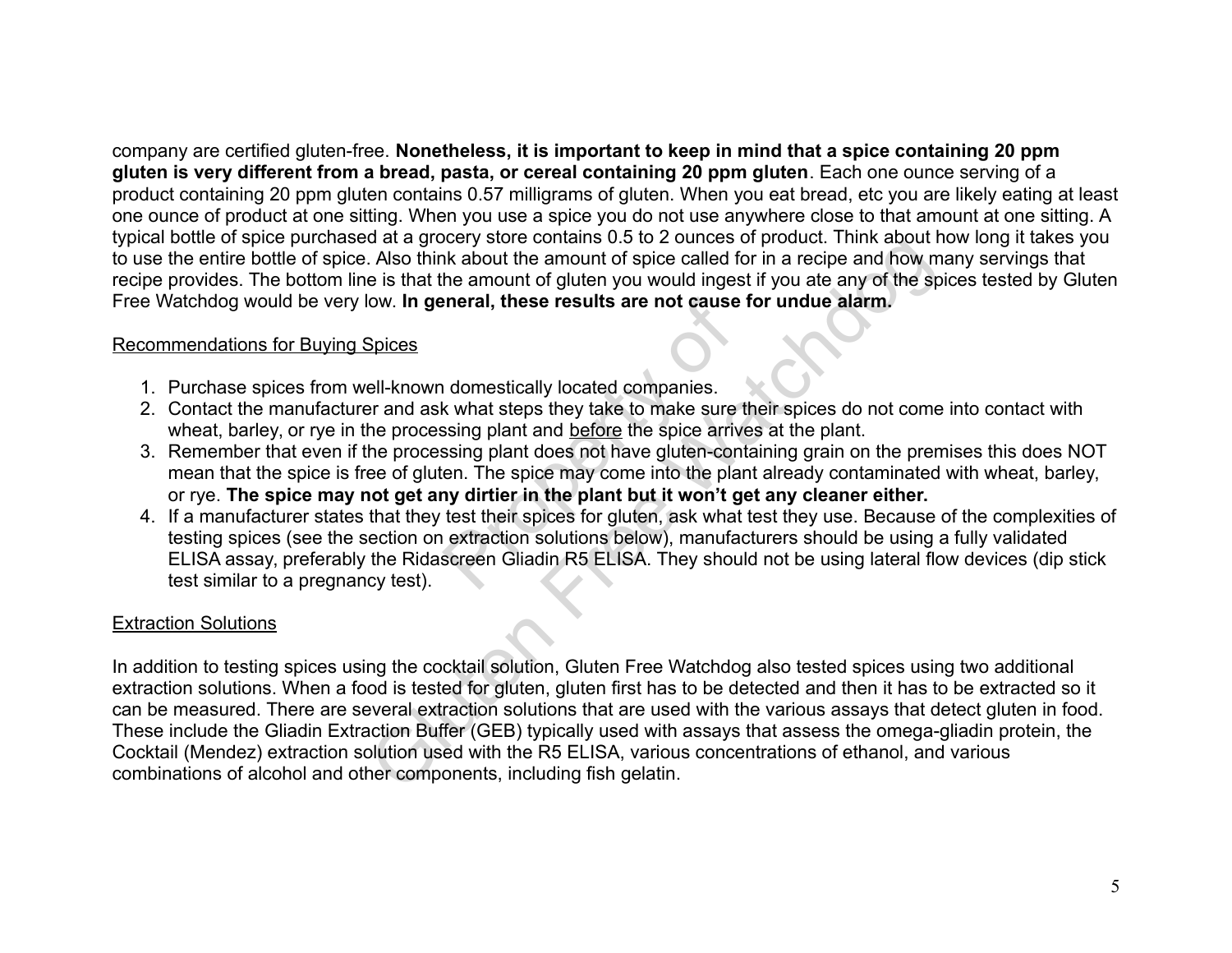Before proceeding further, it is important to note that the omega-gliadin (Skerritt) ELISA was validated using a 40% ethanol extraction. The R5 ELISA was validated using a cocktail extraction—a mixture of 250 mM 2-mercaptoethanol and 2 M guanidine hydrochloride to which ethanol is eventually added.

From the perspective of a lay person, using these assays and extractions to assess foods for gluten sounds "easy" enough for those who know how to perform these tests but here is the kicker… scientists have known for years that the various constituents in food and combinations of ingredients in these foods can impact how much gluten an extraction solution is able to extract. These effects are termed "matrix effects."

According to Herbert Weiser writing in the book Gluten-Free Cereal Products and Beverages, "Matrix effects caused by different constituents of the sample can affect extraction yield and thus, the results of gluten determination. For example, binding to polyphenols such as those from tea, hops, and cocoa products decreases the yield of prolamins. Addition of casein, urea, or gelatine to the extractant is recommended to avoid underestimation of the prolamin content."

Jupiter Yeung of the Food Products Association wrote in a powerpoint presentation to the Food and Drug Administration that, "Samples with high polyphenols, tannins and syrups require fish gelatin to improve recovery."

And finally, a recent article by Terry Koerner et al in the Journal of AOAC International, states, "Ideally, methods would be able to analyze all matrixes with equal reliability, but a method that is fit-for-purpose in one, or even several, matrixes may not be applicable in others. Gluten ELISA methods can be susceptible to matrix effects and have diminished performance due to interferences in some matrixes. This could be due to tannins in a sample or a certain degree of hydrolysis in some processes." are termed "matrix effects."<br>
ie book Gluten-Free Cereal Products a<br>
affect extraction yield and thus, the res<br>
in tea, hops, and cocoa products decr<br>
it is recommended to avoid underestin<br>
pociation wrote in a powerpoint Lessin, wang those assays and extractions to assass book on giventity of perform these tests but here is the kicker... scientists have known<br>to perform these tests but here is the kicker... scientists have known<br>d combinat

So what we are seeing now from test kit manufacturers are extraction solutions where fish gelatin is being added to ethanol or the Gliadin Extraction Buffer--ethanol with fish gelatin and PVP--are being used, especially with assays that still utilize the omega-gliadin antibody. We are also seeing recommendations from test kit manufacturers to add skim milk powder to the cocktail extraction solution when foods containing polyphenols are tested for gluten.

Specifically, R-biopharm recommends that for tannin and polyphenol containing food samples (e.g., chocolate, coffee, cocoa, chestnut flour, buckwheat, millet and **spices**) skim milk powder be added to the cocktail.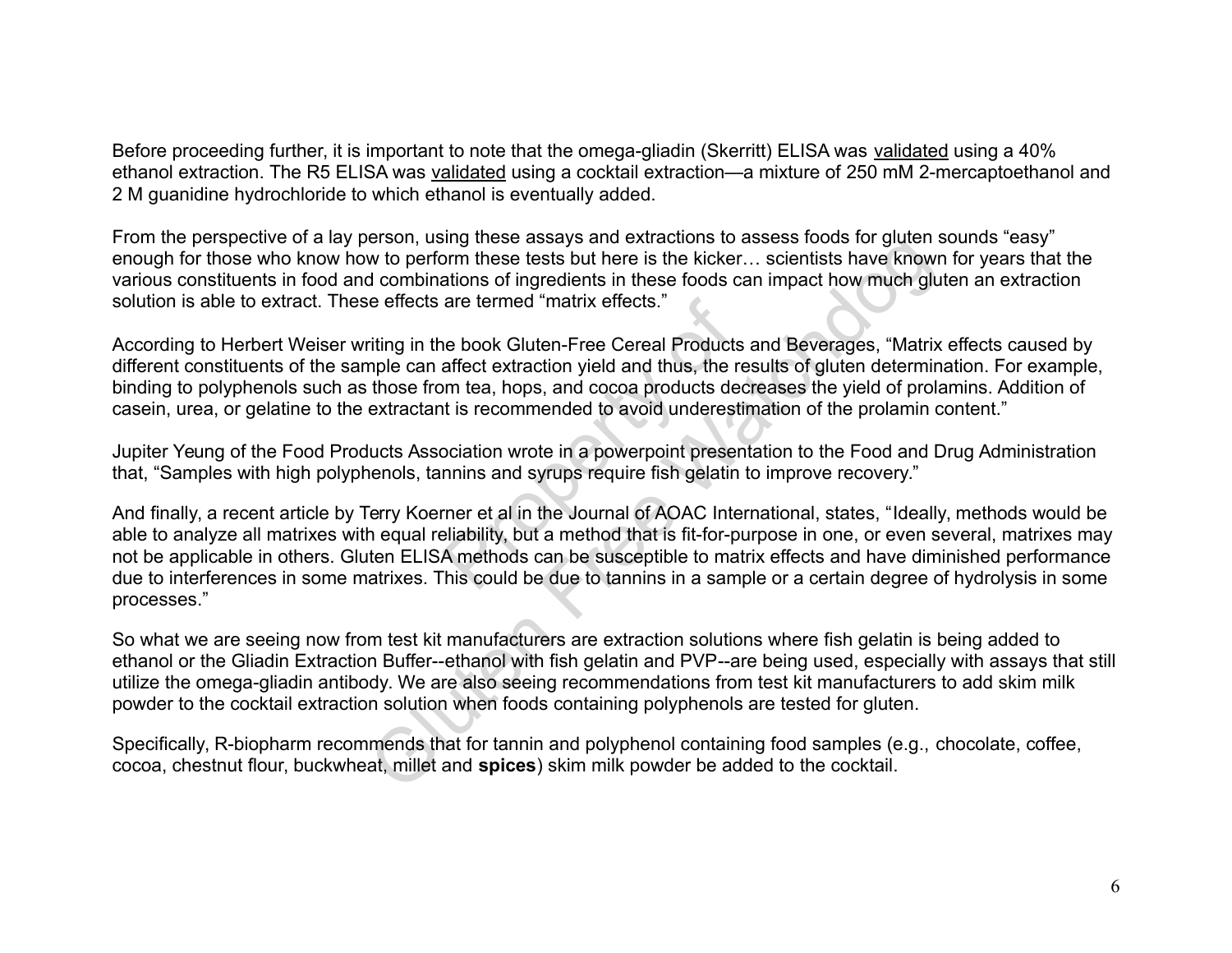The problem for manufacturers and food testing facilities is that there are many categories of polyphenols and they are found in many foods—the top 100 food sources (obviously far more than listed by R-Biopharm) are listed at http://www.nature.com/ejcn/journal/v64/n3s/fig\_tab/ejcn2010221t1.html

All of this information brings several issues and questions to mind:

- 1. Has the cocktail extraction with the addition of skim milk powder ever been formally validated on foods containing polyphenols? And if so, on which foods?
- 2. Food may arrive at a lab without an ingredient list so the lab has no idea about the composition of the food they are testing. How are they to make a determination regarding which extraction solution to use?
- 3. Do we know enough about polyphenols and foods containing polyphenols to know when to use skim milk powder when using the cocktail as recommended by R-Biopharm? noticials?<br>
In ingredient list so the lab has no idealer<br>
Intermination regarding which extraction<br>
Intermination regarding polyphenomended by R-Biopharm?<br>
Intermal as originally assessed against a 60% of<br>
Internations, su
- 4. The cocktail extraction solution was originally assessed against a 60% ethanol extraction. Has the cocktail ever been formally assessed against other extractions, such as those containing fish gelatin or urea?
- 5. Is it the case that a variety of extractions should be used with the R5 ELISA depending upon the food matrix?
- 6. Should labs be testing food matrices to determine which extraction solution works best for any given product?

### **Now back to spices…**

As you just read, spices contain polyphenols. While we first tested spices through Gluten Free Watchdog using the cocktail extraction solution because it is the formally validated method, we also tested most samples using the cocktail plus skim milk powder and the GEB (which includes fish gelatin). Free Matchmovidion of skim milk powder ever been formally validated on which foods?<br>
which foods?<br>
without an ingredient list so the lab has no idea about the composition<br>
make a determination regarding which extraction so

The results of this testing are posted below beginning on page 9. For the most part, spices that tested gluten-free using the R5 ELISA and cocktail extraction also tested gluten-free when the cocktail extraction plus skim milk powder was used. Sometimes the results were a bit higher using skim milk powder and sometimes they were a bit lower. The one exception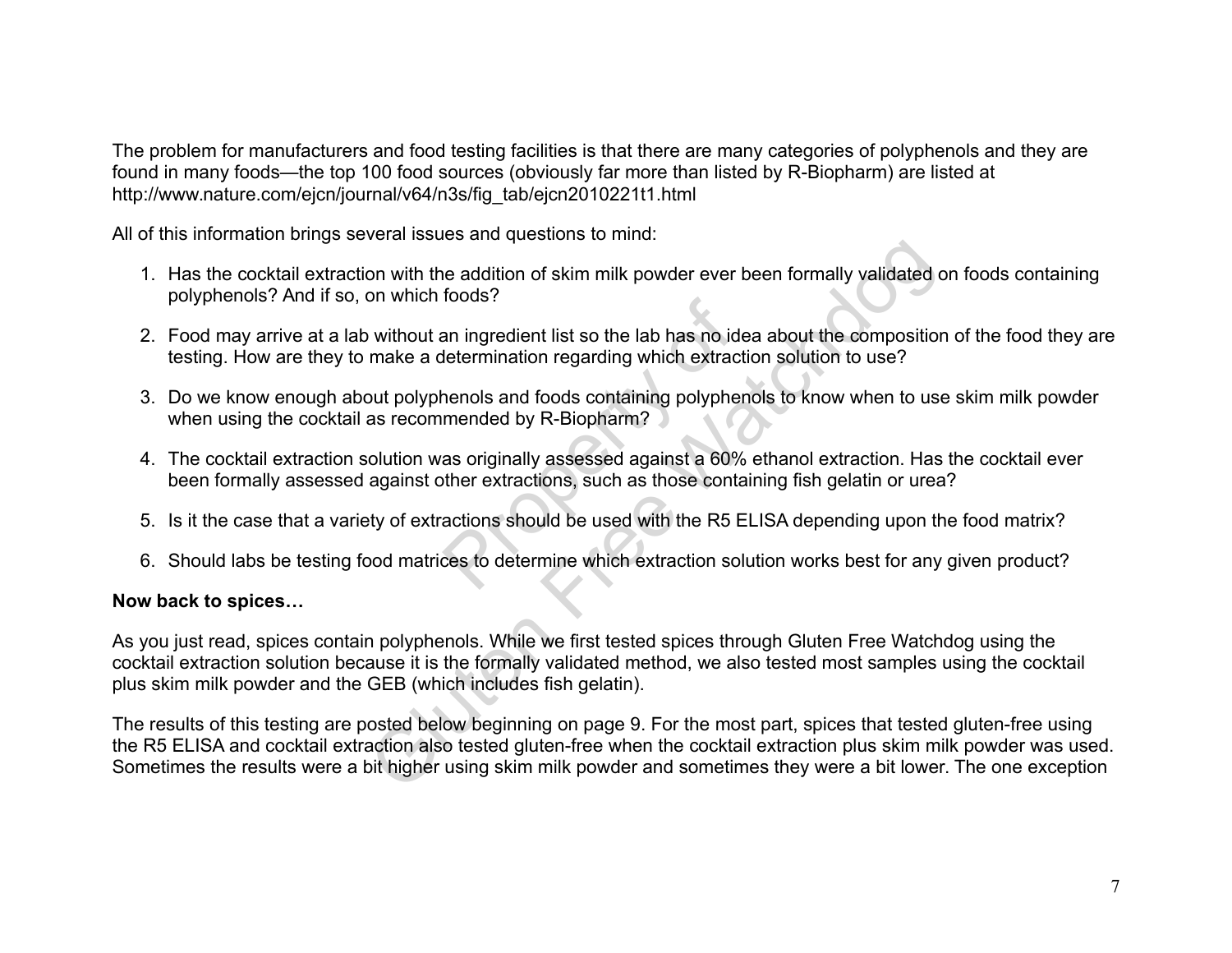was sage—the results were higher using the cocktail plus skim milk powder. You will also note that results were higher on fenugreek when the GEB extraction solution was used.

In my opinion there are no conclusions to be drawn from these results in terms of extraction solutions that should be used to test spices. It seems apparent that a lot more investigation needs to be done to determine the best extraction solutions given the variety of gluten-free foods now available and all the different food matrices. The fact that the amount of gluten extracted from a sample may be decreased due to matrix effects and use of a less than ideal extraction solution suggests that the threshold level for gluten in food should be as low as possible. **Product De as low as possible.** Free Marine The Fact that the different food matrices. The fact that the decreased due to matrix effects and use of a less than ideal extraction in food should be as low as possible.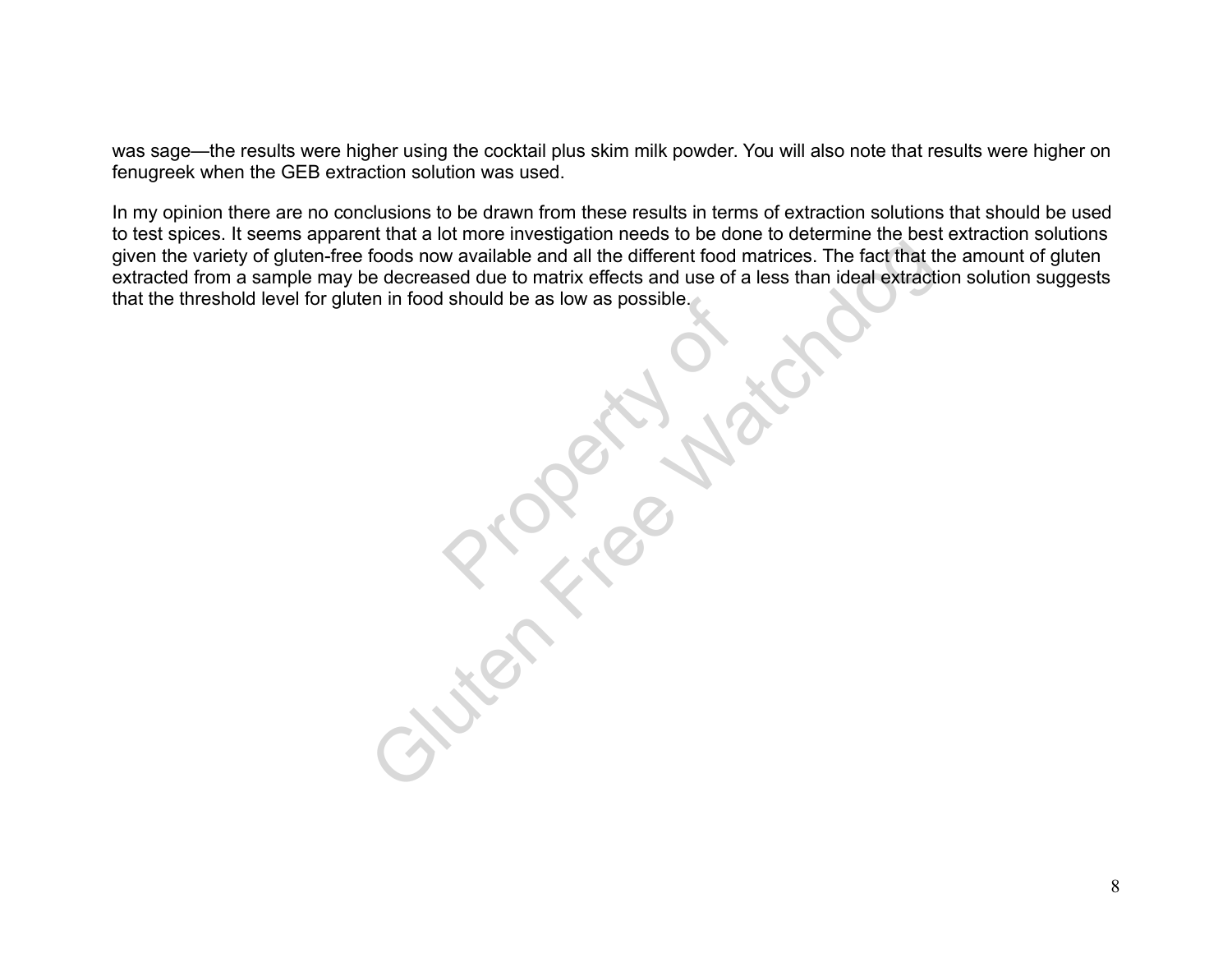

# **Gluten Free Watchdog Report: Gluten Analysis of Spices Using Multiple Extraction Solutions**

| Gluten Free Watchdog Report: Gluten Analysis of Spices Using Multiple Extraction Solutions                    |                                                                                   |                   |                                |                             |  |  |  |
|---------------------------------------------------------------------------------------------------------------|-----------------------------------------------------------------------------------|-------------------|--------------------------------|-----------------------------|--|--|--|
| Test dates: August 2013 to November 2013                                                                      |                                                                                   |                   |                                |                             |  |  |  |
| Assay used: R-Biopharm Sandwich R5 ELISA (R7001) with cocktail extraction (Art. No. R7006, official R5 Mendez |                                                                                   |                   |                                |                             |  |  |  |
| method) OR cocktail extraction with the addition of skim milk powder (CKTL/Milk), OR GEB extraction           |                                                                                   |                   |                                |                             |  |  |  |
|                                                                                                               | Lower Limit of Quantification for this assay: 5 parts per million (ppm) of gluten |                   |                                |                             |  |  |  |
| Testing Facility: Bia Diagnostics, LLC, Burlington, Vermont                                                   |                                                                                   |                   |                                |                             |  |  |  |
| <b>Spice</b>                                                                                                  | <b>Brand</b>                                                                      | <b>Extraction</b> | <b>Results (2 extractions)</b> | <b>Labeled Gluten-Free?</b> |  |  |  |
| <b>Cloves Ground</b>                                                                                          | Removed                                                                           | Cocktail          | < 5, < 5                       | <b>No</b>                   |  |  |  |
|                                                                                                               |                                                                                   | <b>GEB</b>        | < 5, < 5                       |                             |  |  |  |
|                                                                                                               |                                                                                   |                   |                                |                             |  |  |  |
| Coriander Ground*                                                                                             | Removed                                                                           | Cocktail          | 10, 7                          | No                          |  |  |  |
|                                                                                                               |                                                                                   | <b>GEB</b>        | 13, 15                         |                             |  |  |  |
|                                                                                                               |                                                                                   | <b>Cocktail</b>   | 8, 12                          |                             |  |  |  |
|                                                                                                               |                                                                                   | <b>CKTL/Milk</b>  | 7, 7                           |                             |  |  |  |
|                                                                                                               |                                                                                   |                   |                                |                             |  |  |  |
| Coriander Ground*                                                                                             | Removed                                                                           | Cocktail          | 19, 18                         | Yes, Certified              |  |  |  |
|                                                                                                               |                                                                                   | <b>GEB</b>        | 62, 59                         |                             |  |  |  |
|                                                                                                               |                                                                                   | Cocktail          | 23, 27                         |                             |  |  |  |
|                                                                                                               |                                                                                   | <b>CKTL/Milk</b>  | 30, 31                         |                             |  |  |  |
|                                                                                                               |                                                                                   |                   |                                |                             |  |  |  |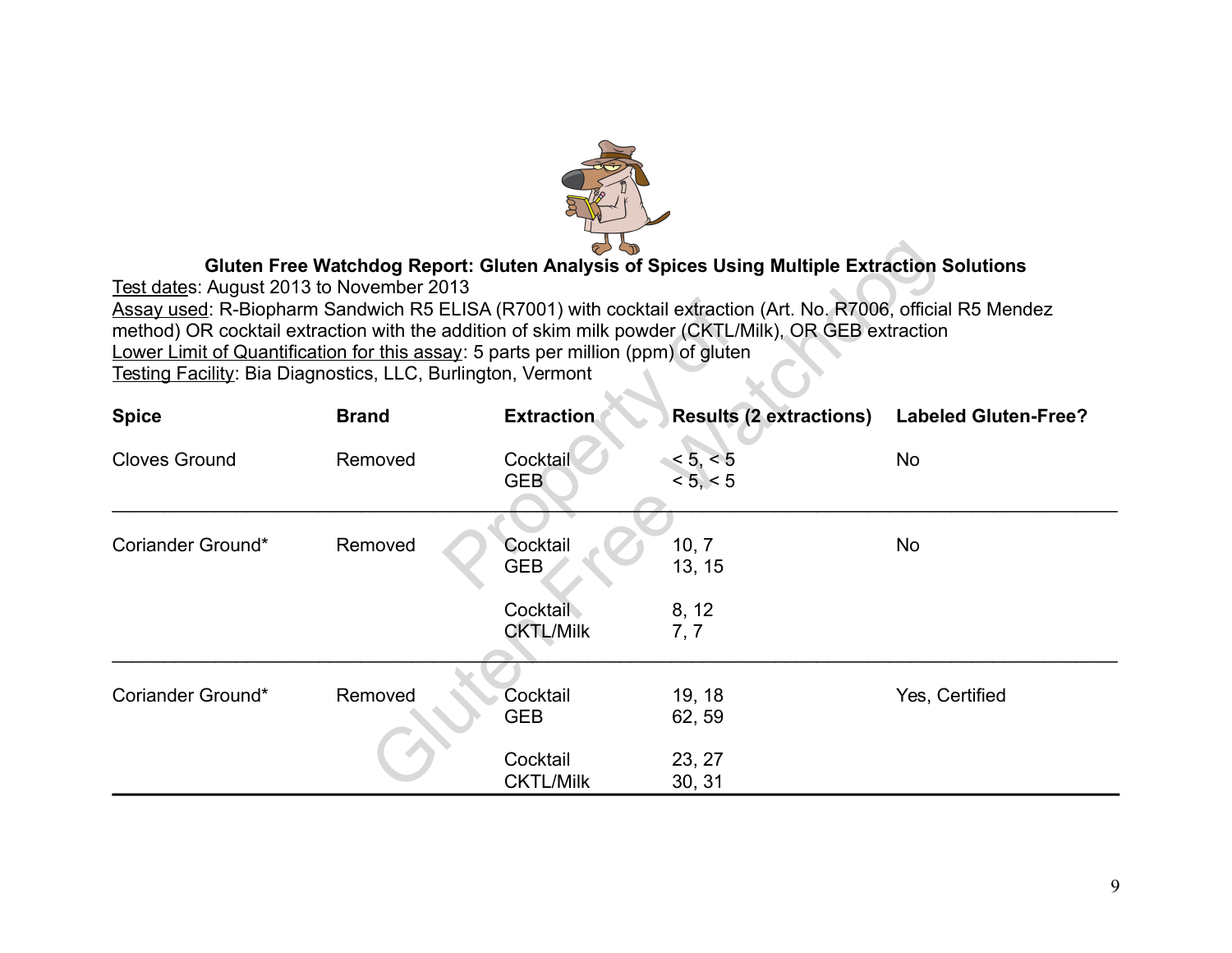| <b>Spice</b>         | <b>Brand</b> | <b>Extraction</b>                          | <b>Results (2 extractions)</b> | <b>Labeled Gluten-Free?</b> |
|----------------------|--------------|--------------------------------------------|--------------------------------|-----------------------------|
| Cumin Ground         | Removed      | Cocktail<br><b>GEB</b>                     | < 5, < 5<br>< 5, < 5           | <b>No</b>                   |
| <b>Cumin Ground</b>  | Removed      | Cocktail<br><b>CKTL/Milk</b><br><b>GEB</b> | <5, <5<br><5, <5<br><5, <5     | <b>No</b>                   |
| <b>Curry Powder</b>  | Removed      | Cocktail<br><b>CKTL/Milk</b><br><b>GEB</b> | <5, <5<br><5, <5<br>< 5, < 5   | <b>No</b>                   |
| Fenugreek Ground     | Removed      | Cocktail<br><b>CKTL/Milk</b><br><b>GEB</b> | 9, 15<br>11, 8<br>33, 20       | <b>No</b>                   |
| Fenugreek Ground**   | Removed      | Cocktail<br><b>CKTL/Milk</b><br><b>GEB</b> | 38, 37<br>29, 23<br>57, 44     | Yes, Certified              |
| <b>Garlic Powder</b> | Removed      | Cocktail<br><b>GEB</b>                     | < 5, < 5<br>< 5, < 5           | <b>No</b>                   |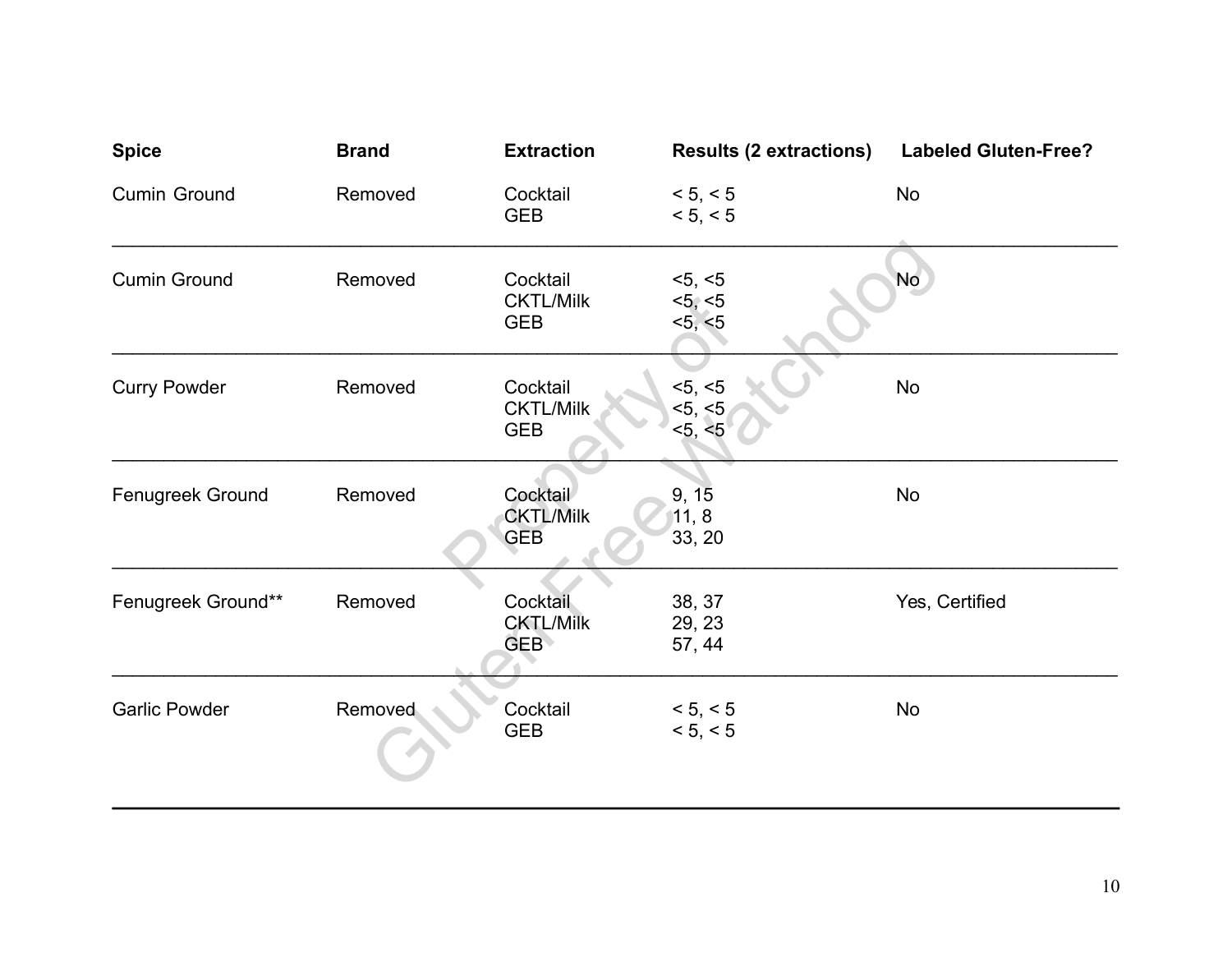| <b>Spice</b>       | <b>Brand</b> | <b>Extraction</b>                          | <b>Results (2 extractions)</b> | <b>Labeled Gluten-Free?</b> |
|--------------------|--------------|--------------------------------------------|--------------------------------|-----------------------------|
| Italian Seasoning  | Removed      | Cocktail<br><b>CKTL/Milk</b><br><b>GEB</b> | <5, <5<br><5, <5<br><5, <5     | <b>No</b>                   |
| Mace Ground        | Removed      | Cocktail<br><b>CKTL/Milk</b><br><b>GEB</b> | < 5, < 5<br>< 5, 6<br>7, 7     | <b>No</b>                   |
| Pepper***          | Removed      | Cocktail                                   | $5$                            | No                          |
| Sage Ground*       | Removed      | Cocktail<br>GEB                            | 8, 7<br>18, 18                 | No                          |
|                    |              | Cocktail<br><b>CKTL/Milk</b>               | 7, < 5<br>15, 21               |                             |
| <b>Sweet Basil</b> | Removed      | Cocktail<br><b>GEB</b>                     | < 5, < 5<br>< 5, < 5           | No                          |
|                    |              |                                            |                                |                             |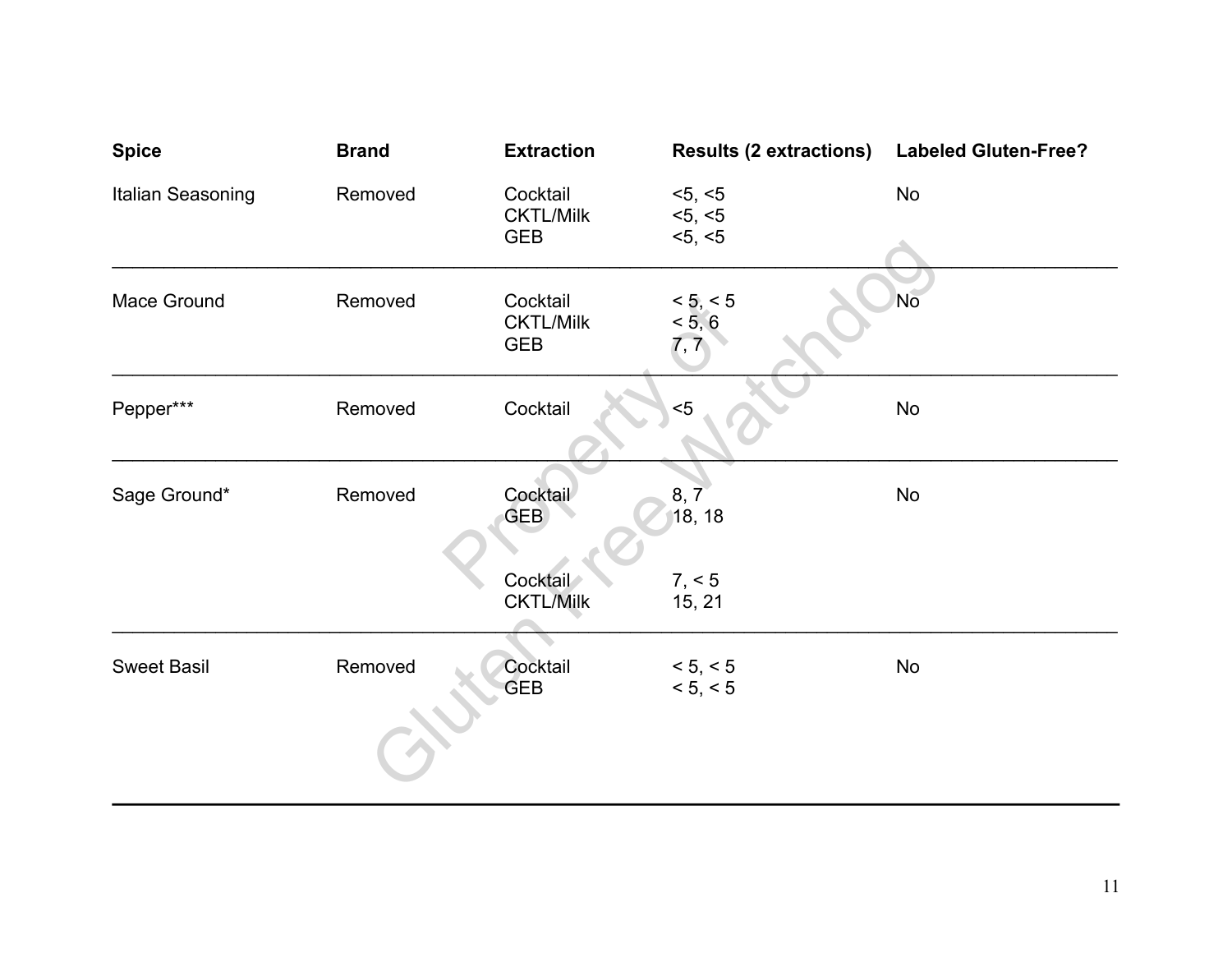| <b>Spice</b>                                                                                                                                                                                                                                                                                                                                                                                                                                                                                                                                                                                                                                                                   | <b>Brand</b> | <b>Extraction</b>                          | <b>Results (2 extractions)</b> | <b>Labeled Gluten-Free?</b> |  |  |
|--------------------------------------------------------------------------------------------------------------------------------------------------------------------------------------------------------------------------------------------------------------------------------------------------------------------------------------------------------------------------------------------------------------------------------------------------------------------------------------------------------------------------------------------------------------------------------------------------------------------------------------------------------------------------------|--------------|--------------------------------------------|--------------------------------|-----------------------------|--|--|
| <b>Thyme Ground</b>                                                                                                                                                                                                                                                                                                                                                                                                                                                                                                                                                                                                                                                            | Removed      | Cocktail<br><b>CKTL/Milk</b><br><b>GEB</b> | 5, 14<br>8, 14<br>8, 11        | <b>No</b>                   |  |  |
| <b>White Pepper</b>                                                                                                                                                                                                                                                                                                                                                                                                                                                                                                                                                                                                                                                            | Removed      | Cocktail<br><b>GEB</b>                     | < 5, < 5<br>< 5, < 5           | No                          |  |  |
| *Two rounds of testing on two different dates using two different homogenized samples were conducted on the coriander<br>and sage products first testing with the cocktail and GEB extraction solutions and then with the cocktail and cocktail plus<br>skim milk powder extraction solutions.<br>** Results of original testing on the fenugreek were very heterogeneous. The sample was further homogenized and<br>retested. Only the homogenized results are included.<br>***Pepper packets were collected from the lunches served at ICDS2013. Unfortunately not enough was collected to test<br>two extractions.<br>© 2013 Gluten Free Watchdog, LLC All Rights Reserved. |              |                                            |                                |                             |  |  |
| Test results may be used for personal use only. Results may not be reposted, reprinted, republished, or<br>paraphrased without the express written permission of Gluten Free Watchdog, LLC                                                                                                                                                                                                                                                                                                                                                                                                                                                                                     |              |                                            |                                |                             |  |  |
| Test results provide a snapshot picture of the gluten content of these products at one point in time. There is no way of<br>knowing without testing many more samples whether the results of the samples tested are representative of the gluten<br>content of these products as a whole.                                                                                                                                                                                                                                                                                                                                                                                      |              |                                            |                                |                             |  |  |

#### **Test results may be used for personal use only. Results may not be reposted, reprinted, republished, or paraphrased without the express written permission of Gluten Free Watchdog, LLC**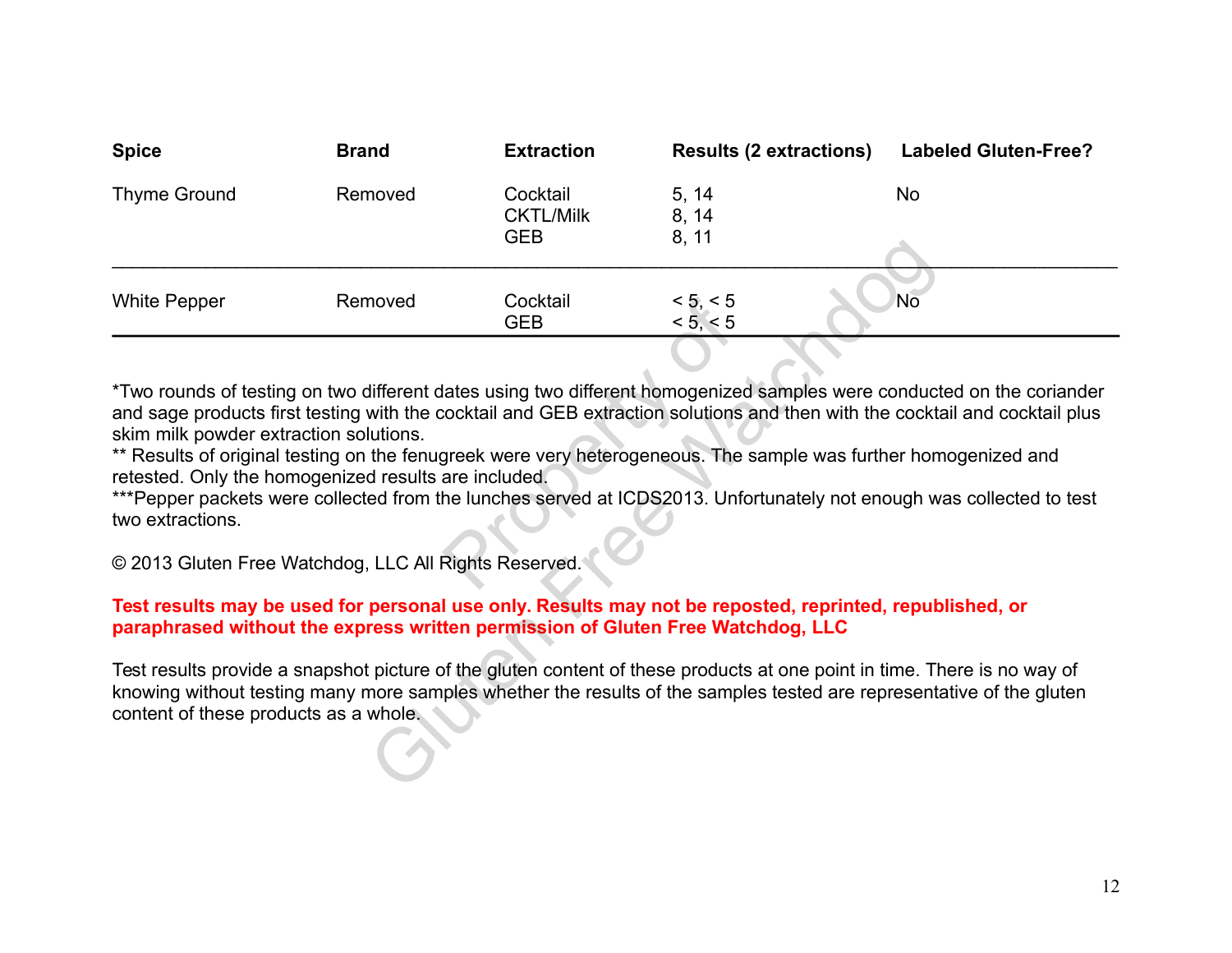#### Acknowledgements

Thank you to Bia Diagnostics, LLC for all of the testing performed on these spices and the due diligence spent to provide homogenized samples for testing. At times, this was not an easy process.

Thank you to my Canadian colleague Shelley Case, RD for alerting me to the testing on spices conducted in Canada by CFIA.

Thank you to all the supporters of Gluten Free Watchdog who encouraged the testing of spices and put up with week after week of spice reports. We could not do this important work without your help. Pree Watchdog who encouraged the<br>
his important work without your help.<br>
Ses. Available at:<br>
Preses. Edited by: Elke K. Arendt and Fa<br>
Preses. Edited by: Elke K. Arendt and Fa<br>
Preses. Edited by: Elke K. Arendt and Fa

#### **Sources**

Iowa State University. Herbs versus Spices. Available at: http://www.ipm.iastate.edu/ipm/hortnews/2003/8-22-2003/herbsnspices.html

Gluten-Free Cereal Products and Beverages. Edited by: Elke K. Arendt and Fabio Dal Bello. Available at: http://www.sciencedirect.com/science/book/9780123737397

Garcia E, et al. Development of a general procedure for complete extraction of gliadins for heat processed and unheated foods. Eur J Gastroenterol Hepatol. 2005 May;17(5):529-39. Abstract available at: http://www.ncbi.nlm.nih.gov/pubmed/15827444 rg. At ames, ans was not an easy process.<br>
eague Shelley Case, RD for alerting me to the testing on spices condition<br>
of Gluten Free Watchdog who encouraged the testing of spices and p<br>
and not do this important work witho

R-Biopharm News. January 2012. Available at:

http://www.r-biopharm.com/wp-content/uploads/news/r-biopharm-news/r-biopharmnews-i2012-5-16388/RBN-I-2012-engl. pdf